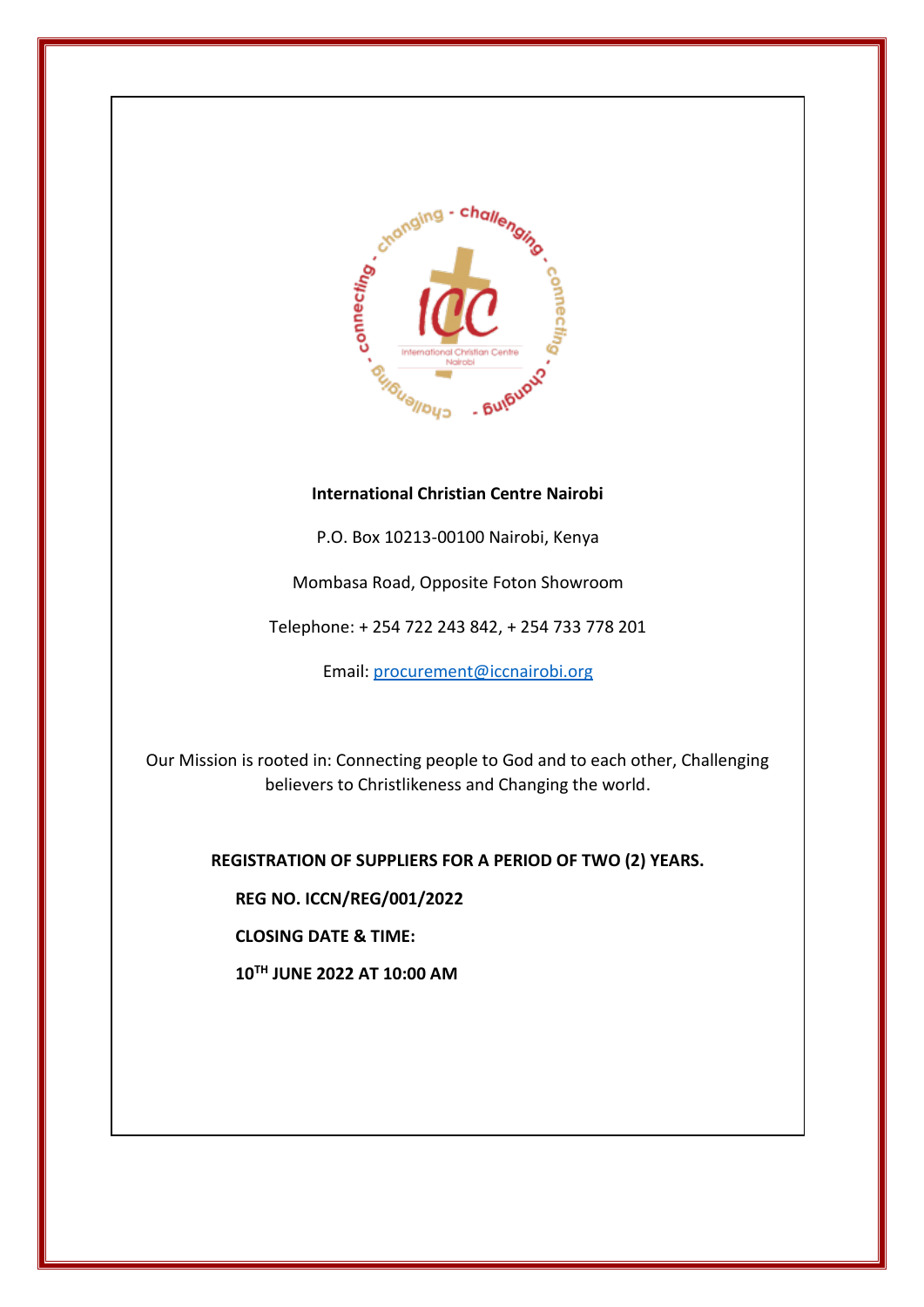### **SUPPLIER REGISTRATION QUESTIONNAIRE**

# THIS REGISTRATION QUESTIONNAIRE IS TO BE COMPLETED BY PROSPECTIVE SUPPLIERS WHO WISH TO PROVIDE GOODS OR SERVICES TO INTERNATIONAL CHRISTIAN CENTRE NAIROBI

## **THE INFORMATION IS STRICTLY CONFIDENTIAL AND SOLELY FOR THE USE OF ICC NAIROBI**

**Company Name: ……………………………………………………………………………………………………….**

**Postal Address: ………………………………………………………………………………………………………...**

**Telephone: ……………………………………………………………………………………………………………….**

#### **E-mail:**

**…………………………………………………………………………………………………………………………………**

All applicants **MUST** indicate the details below:

**Item Category code: ……………………………………………………………**

**Item Description: ………………………………………………………………... (Continue below if more)**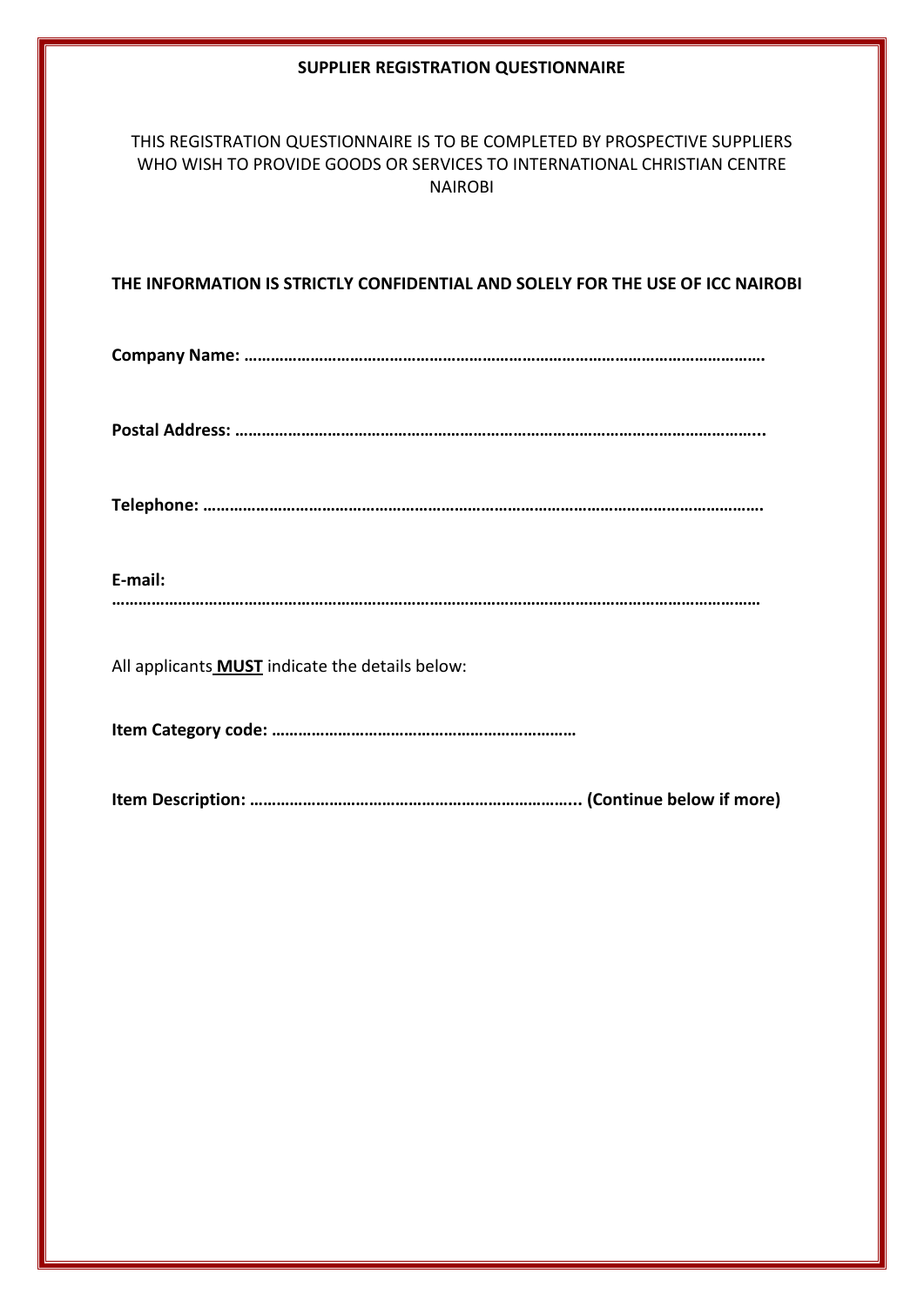## **SECTION I: INVITATION TO REGISTRATION OF SUPPLIERS FOR A PEROD OF TWO (2) YEARS.**

#### **REF: ICCN/REG/001/2022-24**

#### **SUBJECT: REGISTRATION OF SUPPLIERS**

- 1. International Christian Centre Nairobi invites applications for **Registration of suppliers for Goods and Service`s providers for the period 2022-2024.**
- 2. To be eligible, the candidate **MUST** prove that they qualify to participate by providing copies or evidence of the following **MANDATORY** documents: -

### **EVALUATION CRITERIA**

| No. | <b>Requirements</b> |                                  |
|-----|---------------------|----------------------------------|
|     | Part I              | <b>Mandatory Documentations</b>  |
|     | Part II             | Duly filled questionnaires (A-D) |

## **PART I - MANDATORY REQUIREMENTS TO BE PROVIDED**

- a) Certificate of Business registration or Incorporation in Kenya
- b) A copy of PIN certificate.
- c) A valid Business Permit.
- d) Certificate of Confirmation of Directors and Shareholding (CR12) for limited companies /ID Card for Sole Proprietorship & Partnership
- e) Dully filled & signed supplier registration questionnaire**.**
- f) Provide three recommendations from your current clients relevant to the category applying for.
- g) For services of professional nature as specified in **part 11 (**Air ticketing, legal services, auctioneering services etc.) bidders **MUST** provide certification & registration with their relevant authorities.
- 3. The bidders **MUST** comply with all the instructions, terms and conditions and particularly ensure that all the forms, questionnaires required are properly completed and submitted to the;

## **PROCUREMENT OFFICE INTERNATIONAL CHRISTIAN CENTRE NAIROBI P.O BOX 10213 -00100 NAIROBI**

And the same sent via Email to [Procurement@iccnairobi.org](mailto:Procurement@iccnairobi.org) on or before the date and time specified below;

**10th June 2022 at 10.00 am**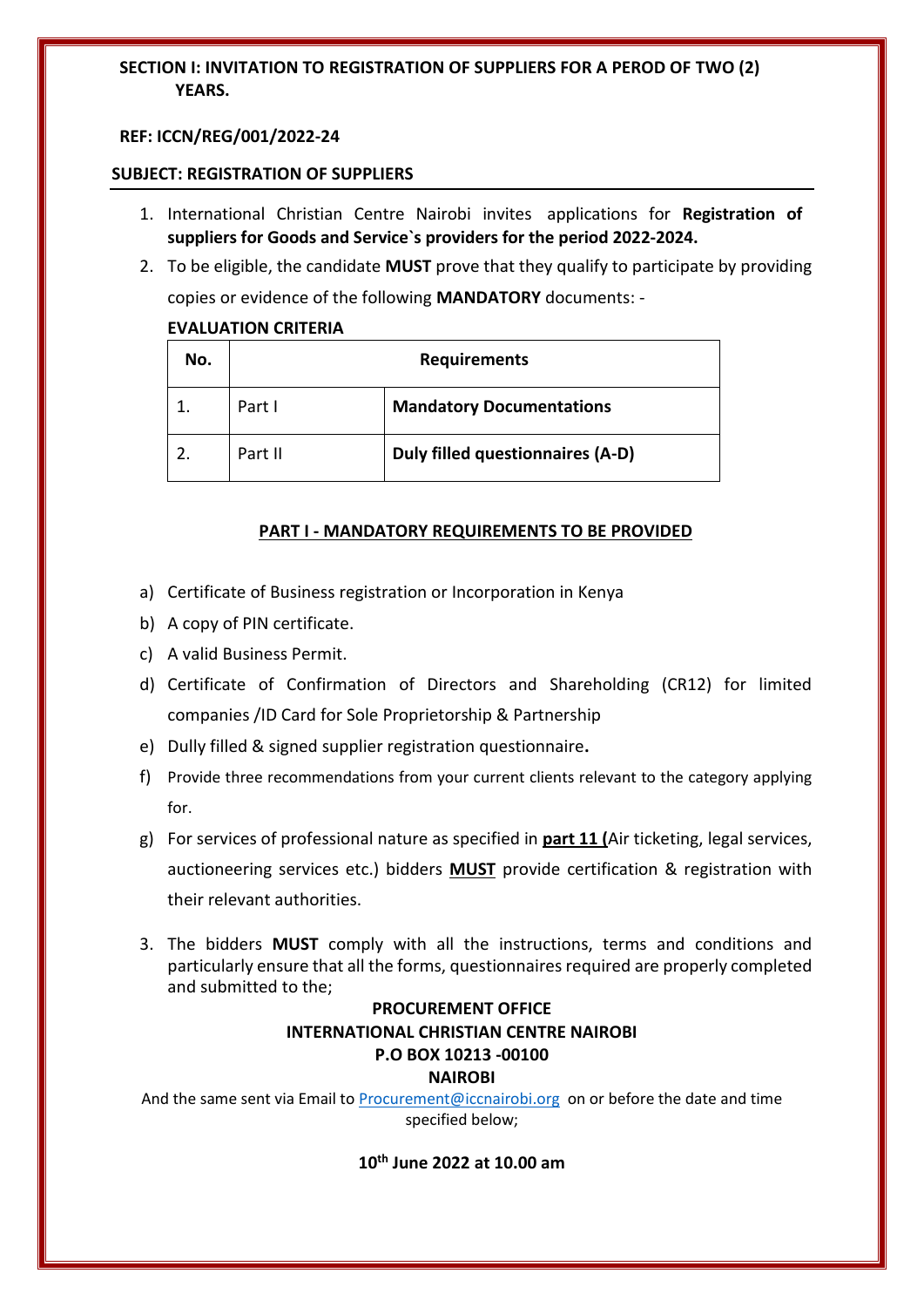- 4. Applications will be opened immediately and reviewed by ICC Nairobi within a period of 30 days after closure. Feedback to be sent on email.
- 5. Interested applicants may download a copy of the registration document from the ICC Nairobi website [www.iccnairobi.org](http://www.iccnairobi.org/) for free of charge**.** This registration does not amount to any contractual obligation on the part of ICC Nairobi and ICC Nairobi is not obliged to invite any tenders or quotations from any or all candidates that have expressed their interest by responding to this invitation.
- 6. **Any prospective tenderer requiring any clarification of the tender document may notify ICC Nairobi in writing (email) at [procurement@iccnairobi.org](mailto:procurement@iccnairobi.org) on or before 03rd June 2022.**

**NB:** Any request for clarification must be in the firm's letterhead, signed and must be in reference to the specific parts of this document properly numbered. ICC Nairobi will respond in writing (e-mail or PDF format) to any request for clarification received.

- 7. **ICC Nairobi reserves the right to authenticate any information provided in response therein without notice to the participant by visiting the applicants premise.**
- 8. ICC Nairobi reserves the right to accept or reject any registration proposal submitted without assigning any reasons for the decision.
- 9. Late applications will **NOT** be accepted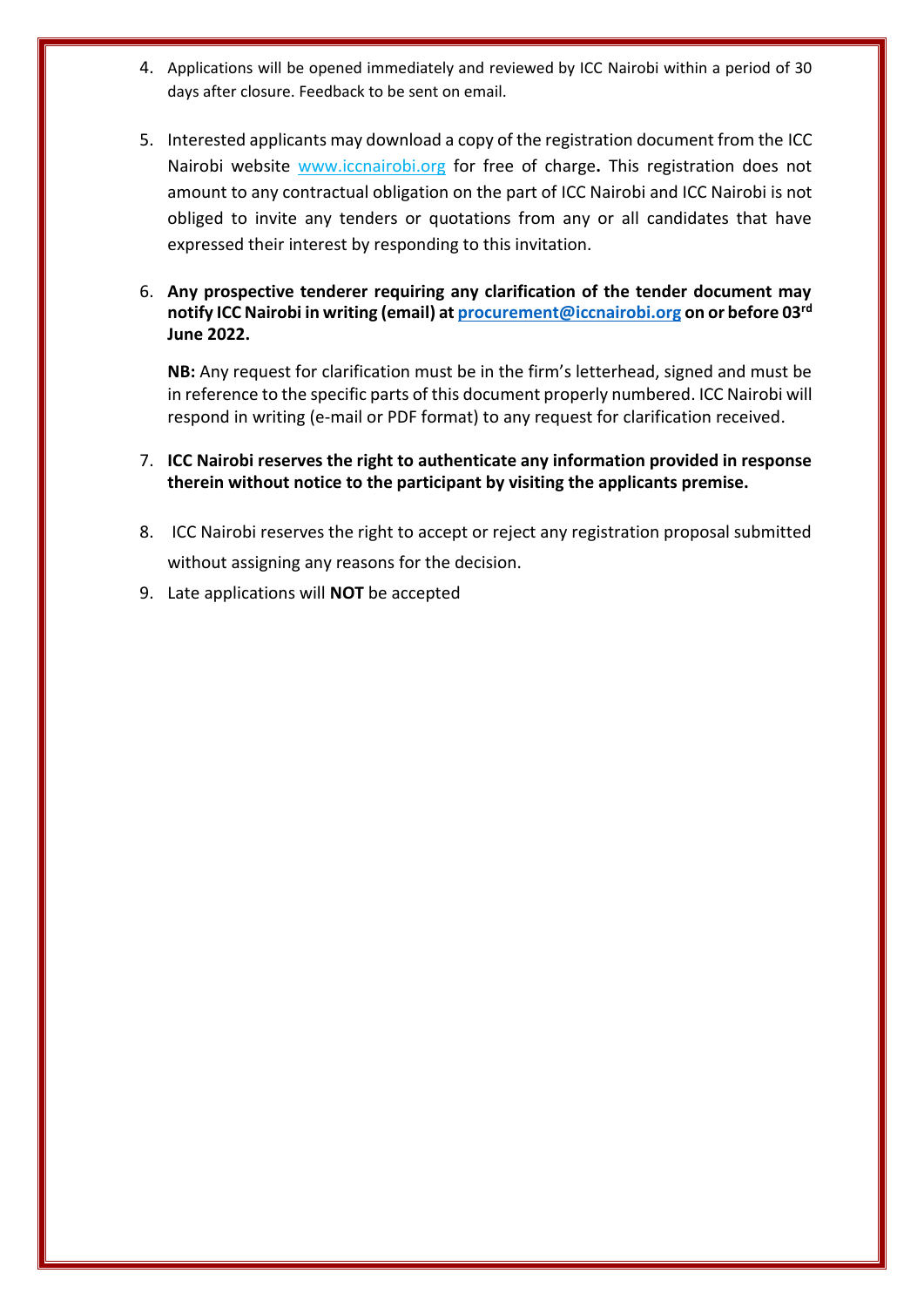#### **SECTION II: GUIDELINES TO TENDER**

### **2.1 Eligible Tenderers**

- 2.1.1. This Invitation to registration of suppliers is open to all tenderers eligible as described in the invitation to tender.
- 2.1.2. The procuring entity's employees, committee members, board members and their relative (spouse and children) are not eligible to participate in the tender.
- 2.1.3. Tenderers shall not be involved in any litigation issues within the Government of Kenya at present.
- 2.1.4. Tenderers involved in corrupt or fraudulent practices or debarred from participating in public procurement shall not be eligible.

## **2.2 General Instructions**

Carefully read the instructions before completing the questionnaire. Note that Submission of false information will lead to automatic disqualification.

- 2.1.5. Responses to the registration questionnaire must be in accordance with the requirements for information in the document.
- 2.1.6. Participants should indicate clearly the goods, services or works they would want to be considered for short-listing, drawing reference from the schedule provided.
- 2.1.7. Answers to the questionnaire should be relevant to the goods; service or works applied for and should be as clear and concise as possible
- 2.1.8. **Submission of Bids: The application for registration should be submitted in sealed A4 envelopes properly labelled with Registration/Tender Ref No. ICCN/PQ/00/2022- 24, Item Code and the Item Description as applied for.**
- 2.1.9. Bidders are required to submit **one (1) original copy per item code applied** duly marking the inner and outer envelopes as follows;

## **The Registration Number, the Item Code and Item Description as applied for.**

- 2.1.10. In selection of suppliers, ICC Nairobi will short-list only those firms that are able to demonstrate their competence to supply the listed products or undertake listed works and Services. Registered service providers, contractors, manufacture, as well as retailers and dealers are encouraged to apply within the lines of their registered business
- 2.1.11. The application document should be signed by the authorized representative of the organization under Company Seal/ stamp and submitted with relevant supporting documents such as relevant licenses, references, certificates, and any other information that the applicant wish to be considered.
- 2.1.12. It is a condition that participants MUST have complied with all statutory requirements in regard to registration for VAT and remission of the required taxes.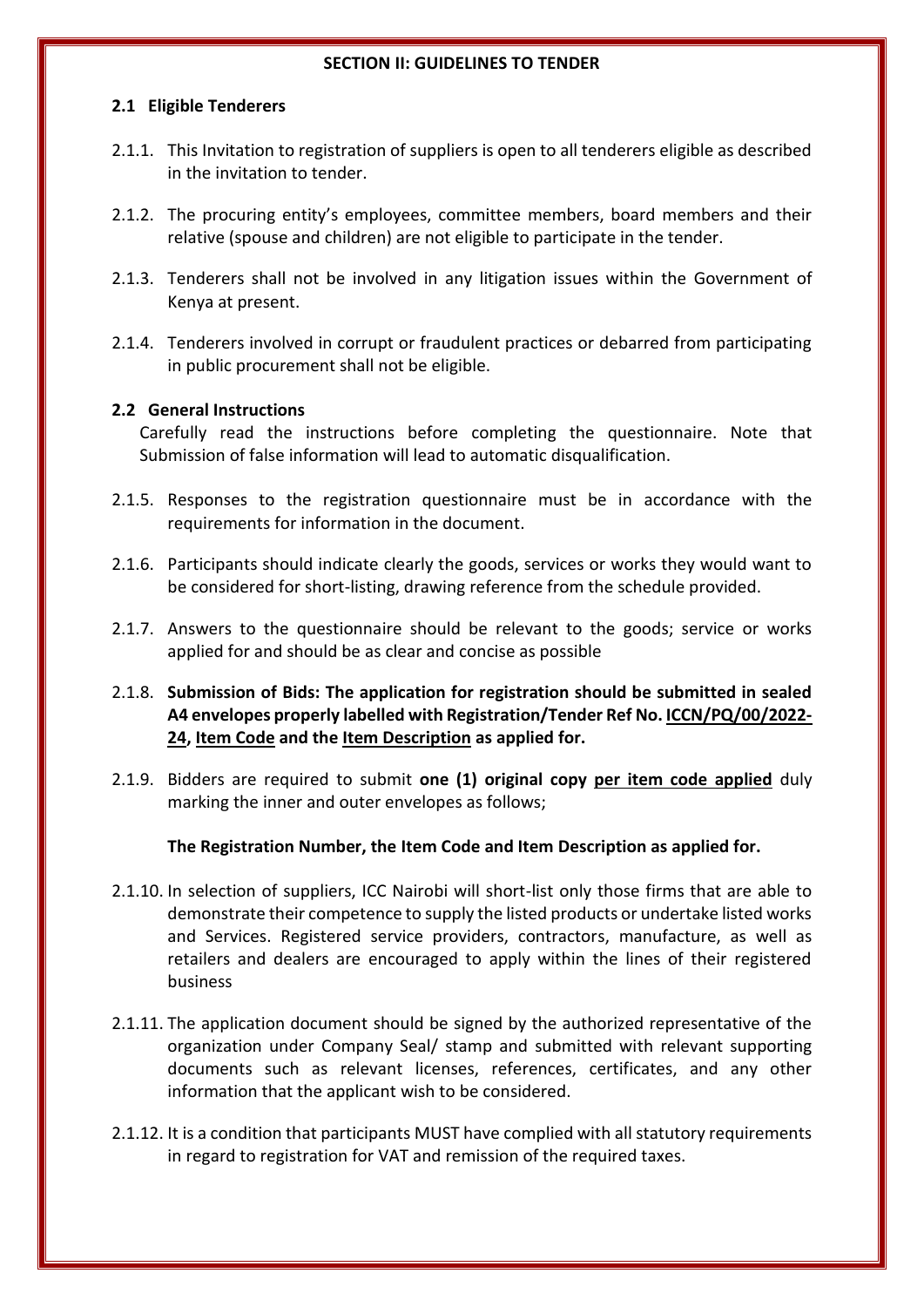## **EVALUATION CRITERIA.**

### **MANDATORY REQUIREMENTS**

To be eligible, the candidate must prove that they qualify to participate in public procurement by providing the **MANDATORY REQUIREMENTS** as provided in **Section I (Part I)**.

**Note: Only bidders who will have complied with the mandatory requirement will qualify for the Next stage of evaluation. i.e. dully filled questionnaires (A-D) as detailed below;**

# **PART II - SUPPLIER REGISTRATION QUESTIONNAIRE (TO BE COMPLETED BY THE SUPPLIER)**

## **A. COMPANY PROFILE**

| 2.                                                                                            |
|-----------------------------------------------------------------------------------------------|
| Legal status (partnership/sole proprietor/ Ltd. Company etc) --------------------------<br>3. |
| 4.                                                                                            |
| 5.                                                                                            |
|                                                                                               |
|                                                                                               |
|                                                                                               |
|                                                                                               |
|                                                                                               |
|                                                                                               |
| Names of Directors and their nationality:                                                     |
| i.<br><u> 1989 - Johann John Stone, mars eta biztanleria (h. 1989).</u>                       |
| ii.                                                                                           |
| iii.                                                                                          |
| iv.                                                                                           |
|                                                                                               |
|                                                                                               |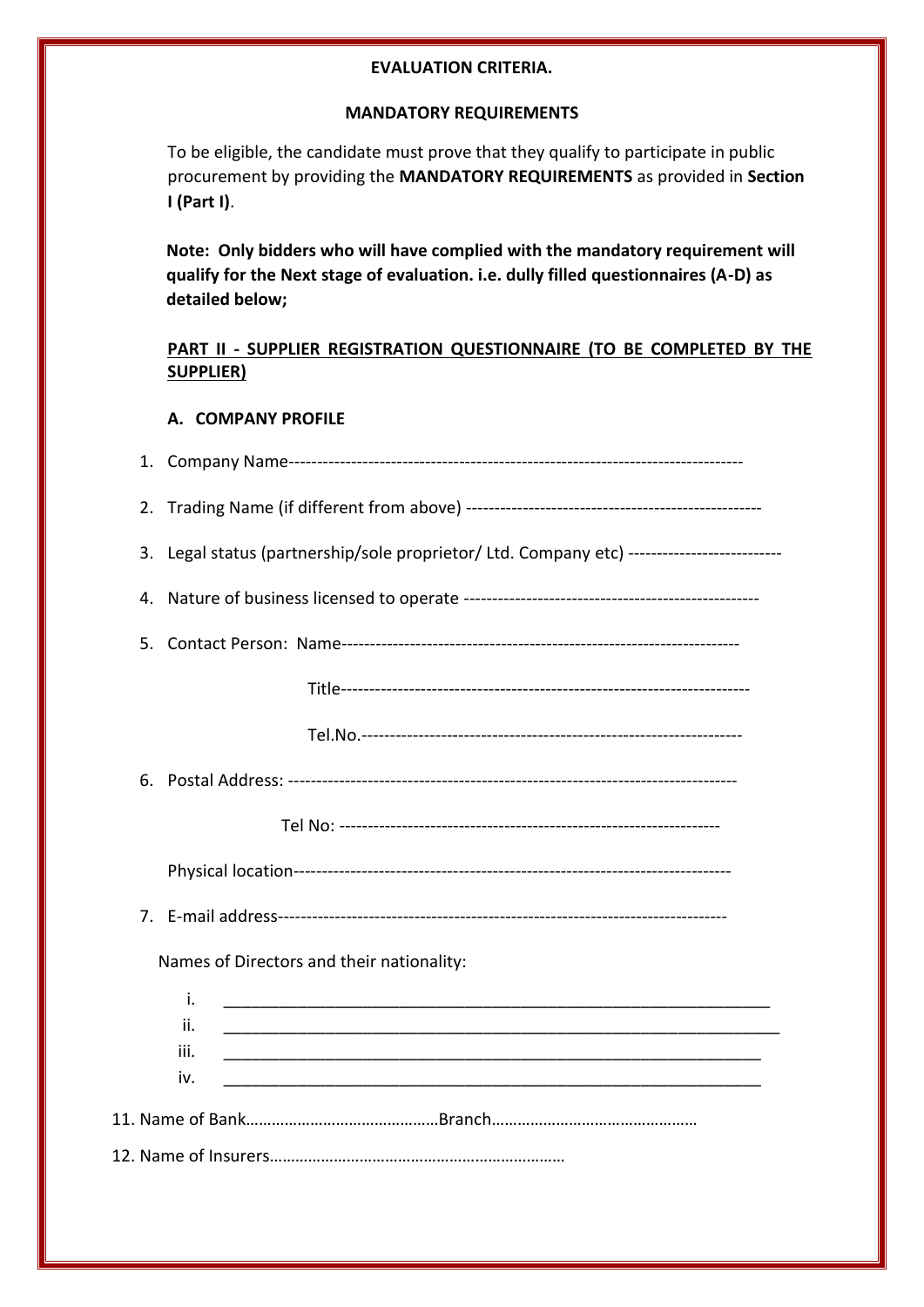#### **(B) ELIGIBILITY**

- 13. Have you or your principals been subject of legal proceedings for insolvency, bankruptcy, receivership or your business activities suspended for related reasons?........................If Yes, when………………. (if yes, you must present legal documentary evidence that you are cleared and your business is now solvent)
- 14. Are you or your servants or agents subject of legal proceedings for corrupt or unethical business practice or offered any inducement to any procurement entity so that you can be considered for award of a tender? Yes………………. No………………
- 15. Is the firm/ Company making this application or any of its directors been debarred or suspended from participating in public procurement or have any procurement entity initiated proceedings of that nature against the firm or one of its directors, for any reason whatsoever?...................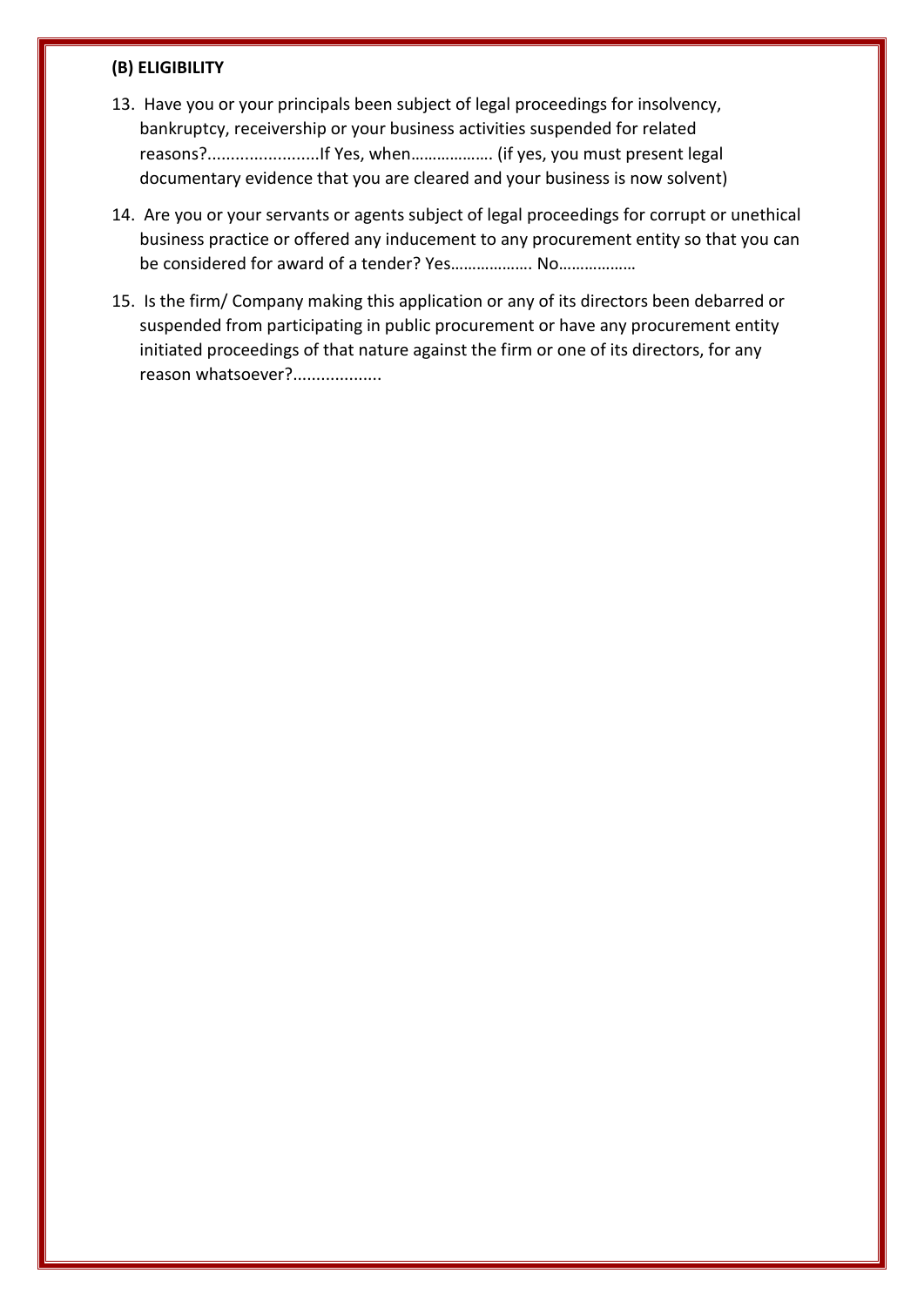#### **(C) CAPABILITY AND COMPETENCE TO DELIVER GOODS, WORKS OR SERVICES**

- 16. What products/services do you want to be considered to supply………………………………. (**indicate relevant category and product code)**
- 17. How many employees do you have?...................... How many are permanent?......................How many are temporary?.........................
- 18. Are you a manufacturer/wholesaler/retailer/other (please specify) ………………………….
- 19. If a manufacturer or service organization, are your products certified by Kenya Bureau of Standards or are you affiliated to a recognized accrediting body? Yes/No…………. (**Attach documentary evidence of certification)**
- 20. If you are not a manufacturer, are you an authorized dealer? Yes……………………… No……………………….
- 21. Who have been your major corporate clients for the past 3 years? State client's name, Product/service provided Value of goods, works or service and contact person.
- 22. To what extend is your firm/company e-enabled (electronically enable) with your suppliers and clients and how do you intend to carry out business with ICC Nairobi?

...............................................................................................................................................

- ............................................................................
- i) What is your average response time to a request for quotation? ……………………………………………………………
- ii) What is your average response to delivery of goods/services after issuance of LPO? …………………………………………………….

25. What is the maximum value of business which you can handle at any one time? Kshs…………………………………………

26. Our Payment Terms are 30 days from the date of invoice/delivery on receipt/acceptance of goods/services. Do you accept?

Yes ……………... No……………….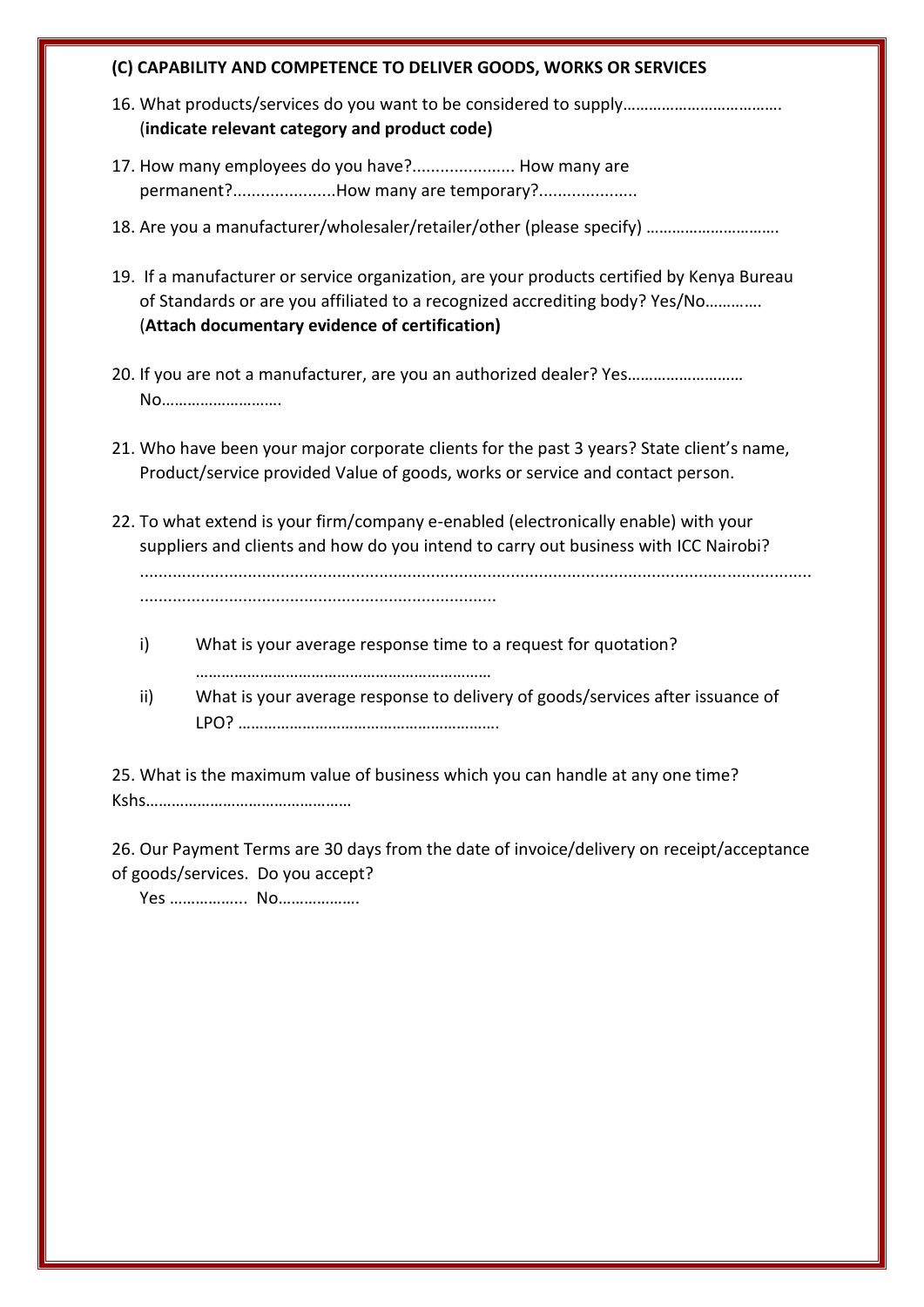# **(D) PAST AND CURRENT PERFORMANCE AND EXPERIENCE**

Prospective suppliers are required to demonstrate their experience in the field applied for by providing details of at least 5 previous contracts in the table provided below where applicable:

| Serial | Name of organization | Item description | Value of | Contact person |
|--------|----------------------|------------------|----------|----------------|
| No.    |                      |                  | contract |                |
| ı.     |                      |                  |          |                |
| 2.     |                      |                  |          |                |
| 3.     |                      |                  |          |                |
| 4.     |                      |                  |          |                |
| 5.     |                      |                  |          |                |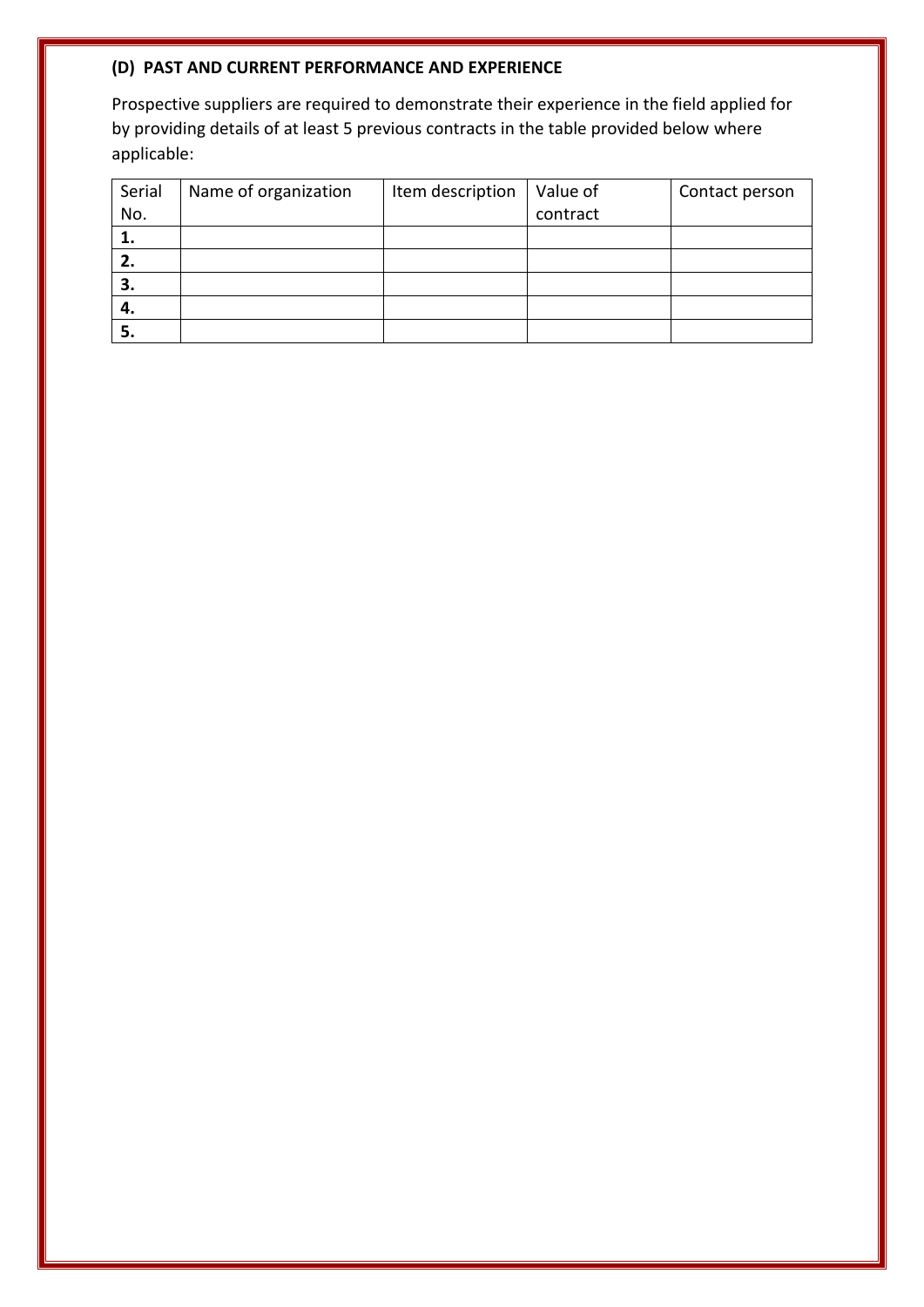# **E) CONFIDENTIAL BUSINESS QUESTIONNAIRE FORM**

You are requested to give the particulars indicated in Part 1 and either Part 2(a), 2(b) or 2 (c) whichever applied to your type of business You are advised that it is a serious offence to give false information on this form

*Part 1 – General:*

|                                                  | Part 2 (a) - Sole Proprietor              |                                                                                           |               |
|--------------------------------------------------|-------------------------------------------|-------------------------------------------------------------------------------------------|---------------|
|                                                  |                                           |                                                                                           |               |
|                                                  |                                           |                                                                                           |               |
|                                                  | Citizenship details<br>$\bullet$          |                                                                                           |               |
|                                                  |                                           |                                                                                           |               |
|                                                  |                                           |                                                                                           |               |
|                                                  | Part 2 (b) Partnership                    |                                                                                           |               |
|                                                  | Given details of partners as follows:     |                                                                                           |               |
| Name                                             | Nationality                               | Citizenship Details                                                                       | <b>Shares</b> |
|                                                  |                                           |                                                                                           |               |
|                                                  |                                           |                                                                                           |               |
|                                                  |                                           |                                                                                           |               |
| 4.                                               |                                           |                                                                                           |               |
|                                                  |                                           |                                                                                           |               |
|                                                  | Part 2 (c) - Registered Company           |                                                                                           |               |
|                                                  |                                           |                                                                                           |               |
| State the nominal and issued capital of company- |                                           |                                                                                           |               |
|                                                  |                                           |                                                                                           |               |
|                                                  |                                           |                                                                                           |               |
|                                                  | Given details of all directors as follows |                                                                                           |               |
| Name                                             | Nationality                               | <b>Citizenship Details</b>                                                                | <b>Shares</b> |
|                                                  |                                           |                                                                                           |               |
|                                                  |                                           |                                                                                           |               |
|                                                  |                                           |                                                                                           |               |
|                                                  |                                           |                                                                                           |               |
|                                                  |                                           |                                                                                           |               |
|                                                  |                                           |                                                                                           |               |
|                                                  |                                           |                                                                                           |               |
| $\bullet$                                        |                                           | If a Kenya Citizen, indicate under "Citizenship Details" whether by Birth, Naturalization |               |
|                                                  | or registration.                          |                                                                                           |               |
|                                                  |                                           |                                                                                           |               |
|                                                  |                                           |                                                                                           |               |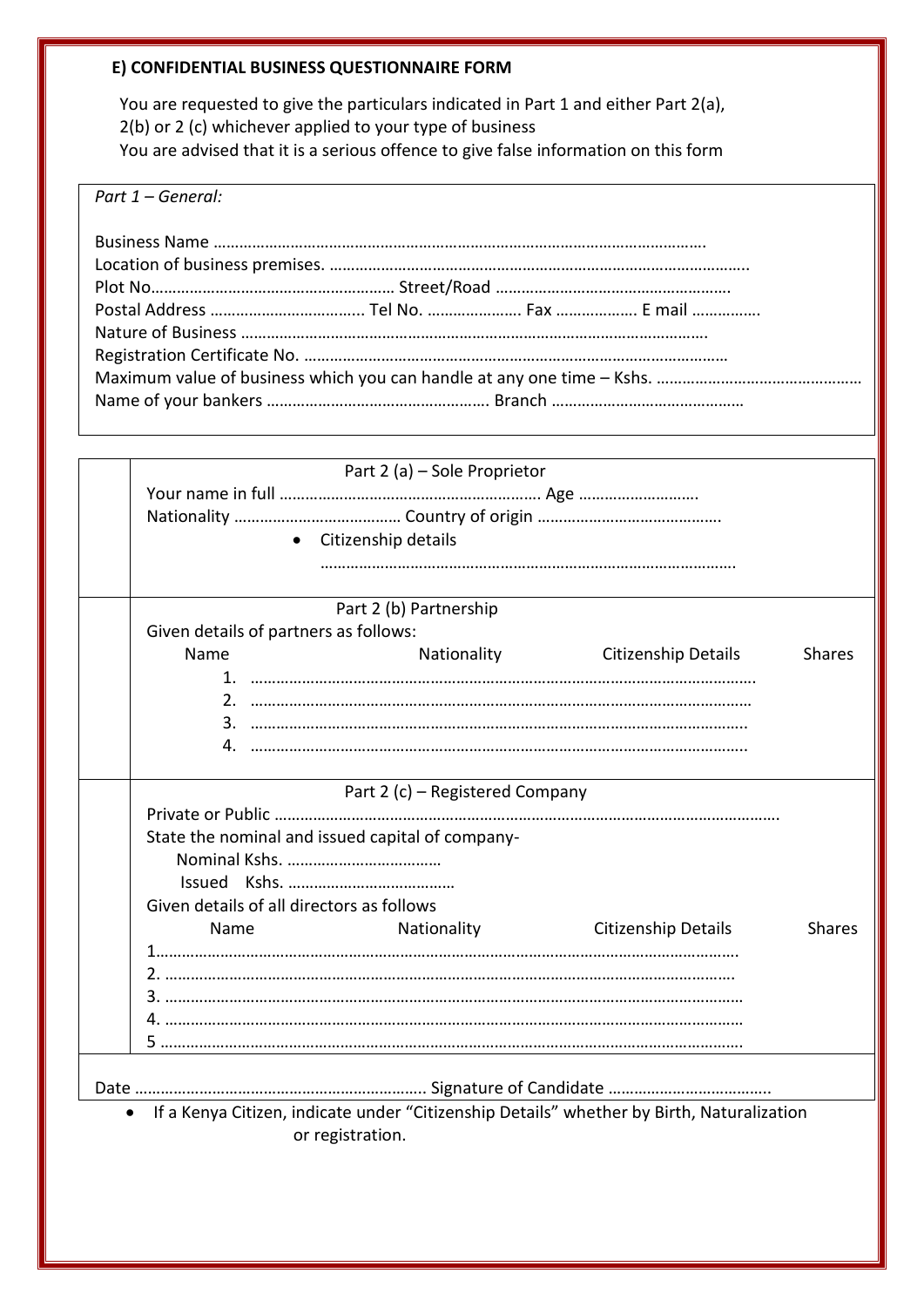

# **SUPPLIER PREQUALIFICATION NOTICE 2022-2024**

ICC Nairobi invites eligible suppliers and service providers to submit sealed applications for registrations of suppliers for the supply and provision of various goods, general services, consultancy services, and works.

| <b>ITEM CODE</b>                                | <b>ITEM DESCRIPTION</b>                                                   |  |
|-------------------------------------------------|---------------------------------------------------------------------------|--|
| <b>CATEGORY A: SUPPLY AND DELIVERY OF GOODS</b> |                                                                           |  |
| ICCN/PQ/01/2022-24                              | Supply of dry and general foodstuff                                       |  |
| ICCN/PQ/02/2022-24                              | Supply of perishable foodstuff (fruits and vegetables)                    |  |
| ICCN/PQ/03/2022-24                              | Supply of milk and milk products                                          |  |
| ICCN/PQ/04/2022-24                              | Supply of meat and meat products                                          |  |
| ICCN/PQ/05/2022-24                              | Supply of pastries and bakery products                                    |  |
| ICCN/PQ/06/2022-24                              | Supply of general office stationery                                       |  |
| ICCN/PQ/07/2022-24                              | Supply of Staff uniforms and shoes                                        |  |
| ICCN/PQ/08/2022-24                              | Supply and maintenance of office furniture, Soft Furnishings(fitted       |  |
|                                                 | carpets, carpet rugs, office blinds, upholstery, cushions, window         |  |
|                                                 | dressing, drapery, table cloths etc )and equipment                        |  |
| ICCN/PQ/09/2022-24                              | Supply of Fresh cut flowers (Bouquets and Stems)                          |  |
| ICCN/PQ/10/2022-24                              | Supply of computers, laptops, printers, photocopy machines, scanners,     |  |
|                                                 | shredders, laminators, binding machines, network hardware, and            |  |
|                                                 | consumables                                                               |  |
| ICCN/PQ/11/2022-24                              | Supply of genuine toners and cartridges                                   |  |
| ICCN/PQ/12/2022-24                              | Supply and maintenance of structured cabling                              |  |
| ICCN/PQ/13/2022-24                              | Supply, installation, and maintenance of CCTV system, access control      |  |
|                                                 | and related software                                                      |  |
| ICCN/PQ/14/2022-24                              | Supply and maintenance of power backup systems, UPS, and power            |  |
|                                                 | stabilizers                                                               |  |
| ICCN/PQ/15/2022-24                              | Supply and Maintenance of electronic appliances and households (TVs,      |  |
|                                                 | cookers, microwaves, fridges, water dispensers, and other related         |  |
| ICCN/PQ/16/2022-24                              | equipment)<br>Supply of Kitchen Equipment, utensils, and kitchenware      |  |
| ICCN/PQ/17/2022-24                              | Supply of gas (Refills and LPG)                                           |  |
| ICCN/PQ/18/2022-24                              | Supply and Maintenance of firefighting equipment (Smoke detectors,        |  |
|                                                 | Fire Alarms, fire extinguishers etc)                                      |  |
| ICCN/PQ/19/2022-24                              | Supply/hire & installation of LCD screen projectors                       |  |
| ICCN/PQ/20/2022-24                              | Supply/hire installation, and maintenance of audio-visual equipment as    |  |
|                                                 | well as musical equipment and instruments                                 |  |
| ICCN/PQ/21/2022-24                              | Supply of Technical consumable materials (Microphone Batteries and        |  |
|                                                 | Haze Fluids etc)                                                          |  |
| ICCN/PQ/22/2022-24                              | Supply/hire of cameras (video and still) and other related accessories    |  |
| ICCN/PQ/23/2022-24                              | Supply of computer software and licenses (Certified Partners)             |  |
| ICCN/PQ/24/2022-24                              | Supply, Installation, and maintenance of ICT equipment (servers,          |  |
|                                                 | routers, switches, and wireless access points)                            |  |
| ICCN/PQ/25/2022-24                              | Supply and maintenance of air conditioners and mechanical ventilation     |  |
|                                                 | works                                                                     |  |
| ICCN/PQ/26/2022-24                              | Supply and provision of printing services, e.g printed manuals, booklets, |  |
|                                                 | flyers, and brochures                                                     |  |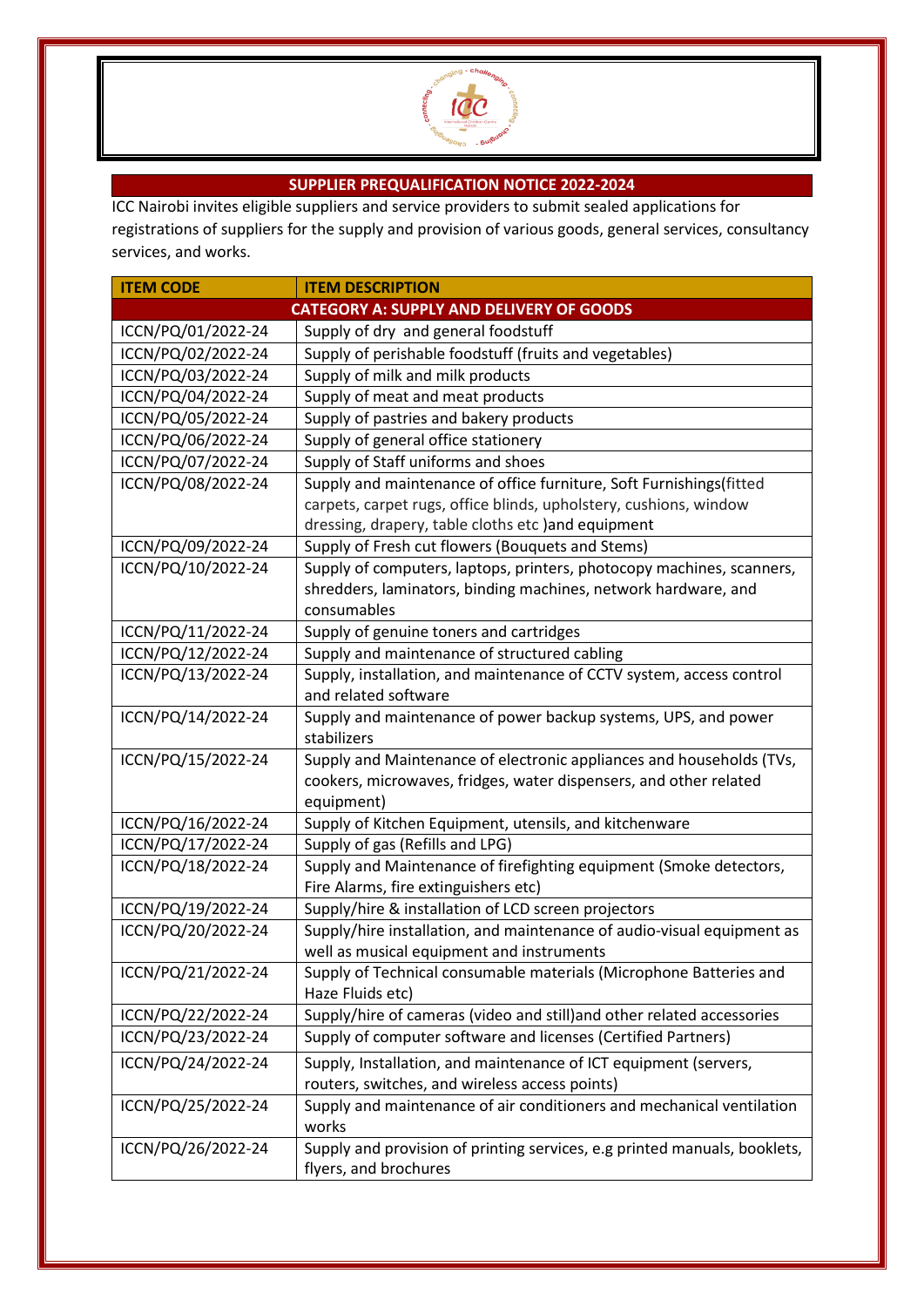| ICCN/PQ/27/2022-24                      | Supply of branded promotional items & materials (banners, T-Shirts,<br>bags, flags, caps, pens etc) |  |
|-----------------------------------------|-----------------------------------------------------------------------------------------------------|--|
| ICCN/PQ/28/2022-24                      | Supply and Provision of fashion styling and designing regularly used in                             |  |
|                                         | musicals, 1N1W and TV                                                                               |  |
| ICCN/PQ/29/2022-24                      | Supply, installation, and maintenance of signage branding                                           |  |
| ICCN/PQ/30/2022-24                      | Supply of Hardware and general building materials                                                   |  |
| ICCN/PQ/31/2022-24                      | Supply and Maintenance of solar equipment and system                                                |  |
| ICCN/PQ/32/2022-24                      | Supply of tissues, hand paper towels, serviettes, hand wash soap, hand                              |  |
|                                         | sanitizers, tissue dispensers, air freshener etc                                                    |  |
| ICCN/PQ/33/2022-24                      | Supply of bulk water                                                                                |  |
| ICCN/PQ/34/2022-24                      | Supply of Pet food and accessories                                                                  |  |
|                                         | <b>CATEGORY B: PROVISION OF GENERAL SERVICES</b>                                                    |  |
| ICCN/PQ/35/2022-24                      | Provision of air tickets, travel arrangements including hotel bookings                              |  |
| ICCN/PQ/36/2022-24                      | Provision of clearance and forwarding logistical services                                           |  |
| ICCN/PQ/37/2022-24                      | Provision of transport- bus hire services                                                           |  |
| ICCN/PQ/38/2022-24                      | Provision of bulk SMS Service, USSD, Short-Code and Mobile application                              |  |
|                                         | services                                                                                            |  |
| ICCN/PQ/39/2022-24                      | Provision of event management services, décor services, tents, tables,                              |  |
|                                         | chairs, and other related accessories                                                               |  |
| ICCN/PQ/40/2022-24                      | Provision of event statistical data services i.e estimate event                                     |  |
|                                         | attendance, crowd density and people counting                                                       |  |
| ICCN/PQ/42/2022-24                      | Provision of borehole maintenance services i.e., rehabilitation, and                                |  |
|                                         | equipment.                                                                                          |  |
| ICCN/PQ/43/2022-24                      | Provision of land survey services & Geo-acre surveys.                                               |  |
| ICCN/PQ/44/2022-24                      | Provision of repair of computers laptops, printers, photocopier                                     |  |
|                                         | machines, computer networks and accessories, projectors, laminating                                 |  |
|                                         | machines, scanners etc                                                                              |  |
| ICCN/PQ/45/2022-24                      | Provision of petty errands & courier services.                                                      |  |
| ICCN/PQ/46/2022-24                      | Provision of camping tents and equipment.                                                           |  |
| ICCN/PQ/47/2022-24                      | Provision of dry-cleaning services                                                                  |  |
| ICCN/PQ/48/2022-24                      | Provision of fumigation and pest control services                                                   |  |
| ICCN/PQ/49/2022-24                      | Provision of make-up and cosmetic services regularly used in Musicals,                              |  |
|                                         | 1N1W and TV                                                                                         |  |
| ICCN/PQ/50/2022-24                      | Provision of general repairs and maintenance services: Electricians                                 |  |
| ICCN/PQ/51/2022-24                      | Provision of general repairs and maintenance services: Plumbers.                                    |  |
| ICCN/PQ/52/2022-24                      | Provision of general repairs and maintenance services:                                              |  |
|                                         | Joinery/carpentry works                                                                             |  |
| ICCN/PQ/53/2022-24                      | Provision of general repairs and maintenance services: Masonry                                      |  |
| ICCN/PQ/54/2022-24                      | Provision of general repairs and maintenance services: Painters.                                    |  |
| ICCN/PQ/55/2022-24                      | Provision of Veterinary services                                                                    |  |
| ICCN/PQ/56/2022-24                      | Provision of Catering services                                                                      |  |
| <b>CATEGORY C: CONSULTANCY SERVICES</b> |                                                                                                     |  |
| ICCN/PQ/57/2022-24                      | Provision of architectural services                                                                 |  |
| ICCN/PQ/58/2022-24                      | Provision of quantity survey services                                                               |  |
| ICCN/PQ/59/2022-24                      | Provision of civil and structural engineering services                                              |  |
| ICCN/PQ/60/2022-24                      | Provision of mechanical and electrical engineering works                                            |  |
| ICCN/PQ/61/2022-24                      | Provision of physical planning services.                                                            |  |
| ICCN/PQ/62/2022-24                      | Provision of Hydro Geologist                                                                        |  |
| ICCN/PQ/63/2022-24                      | Provision of business consultancy services                                                          |  |
| ICCN/PQ/64/2022-24                      | Provision of property valuation services.                                                           |  |
| ICCN/PQ/65/2022-24                      | Provision of tax compliance and tax advisory consultancy services.                                  |  |
| ICCN/PQ/66/2022-24                      | Provision of HR consultancy services                                                                |  |
|                                         |                                                                                                     |  |